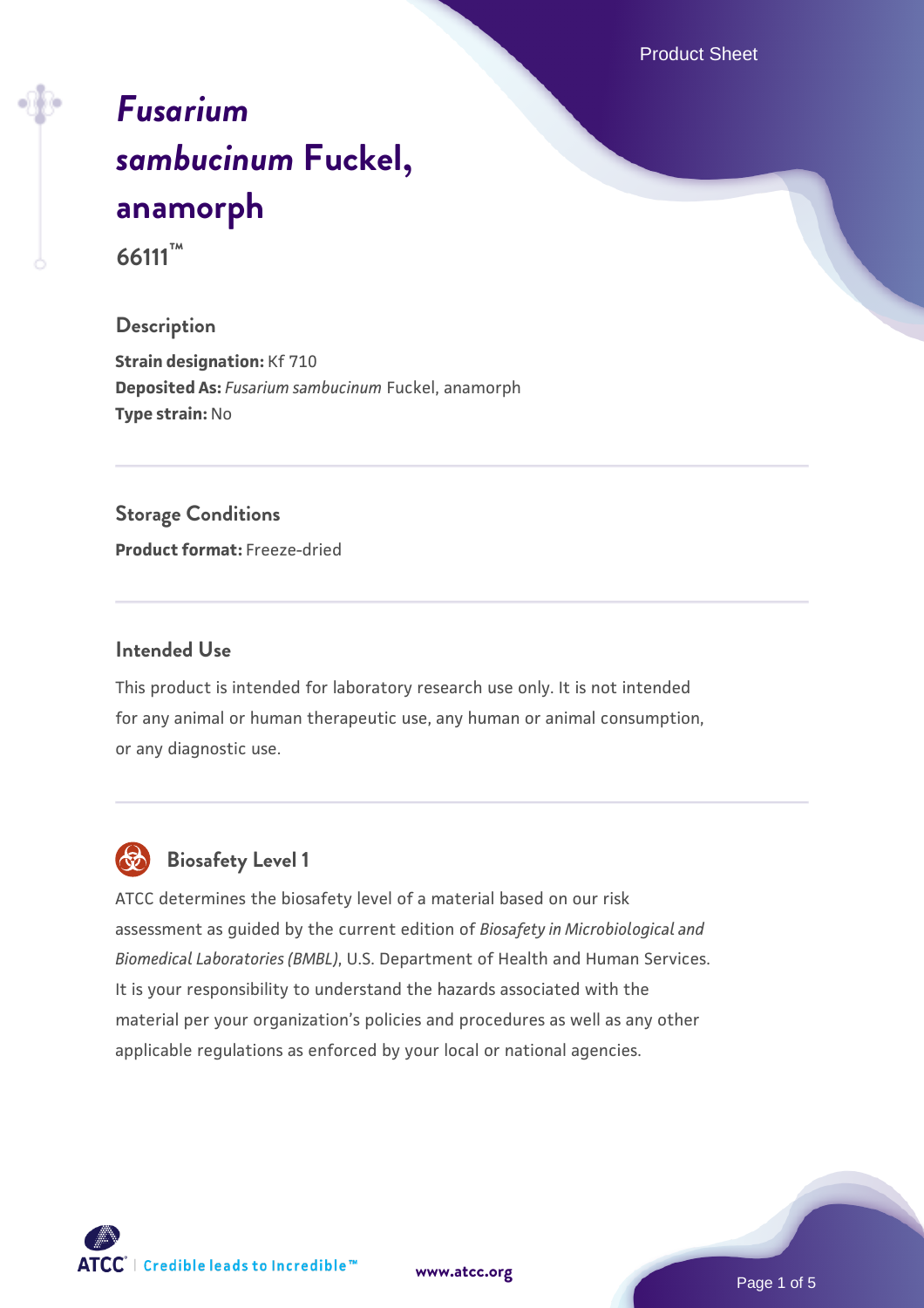# **[Fusarium sambucinum](https://www.atcc.org/products/66111) [Fuckel, anamorph](https://www.atcc.org/products/66111)** Product Sheet **66111**

ATCC highly recommends that appropriate personal protective equipment is always used when handling vials. For cultures that require storage in liquid nitrogen, it is important to note that some vials may leak when submersed in liquid nitrogen and will slowly fill with liquid nitrogen. Upon thawing, the conversion of the liquid nitrogen back to its gas phase may result in the vial exploding or blowing off its cap with dangerous force creating flying debris. Unless necessary, ATCC recommends that these cultures be stored in the vapor phase of liquid nitrogen rather than submersed in liquid nitrogen.

# **Certificate of Analysis**

For batch-specific test results, refer to the applicable certificate of analysis that can be found at www.atcc.org.

# **Growth Conditions**

**Medium:**  [ATCC Medium 338: Potato sucrose agar](https://www.atcc.org/-/media/product-assets/documents/microbial-media-formulations/3/3/8/atcc-medium-338.pdf?rev=46546b6f4a85482b856b30458c18db73) **Temperature:** 24°C

# **Material Citation**

If use of this material results in a scientific publication, please cite the material in the following manner: *Fusarium sambucinum* Fuckel, anamorph (ATCC 66111)

## **References**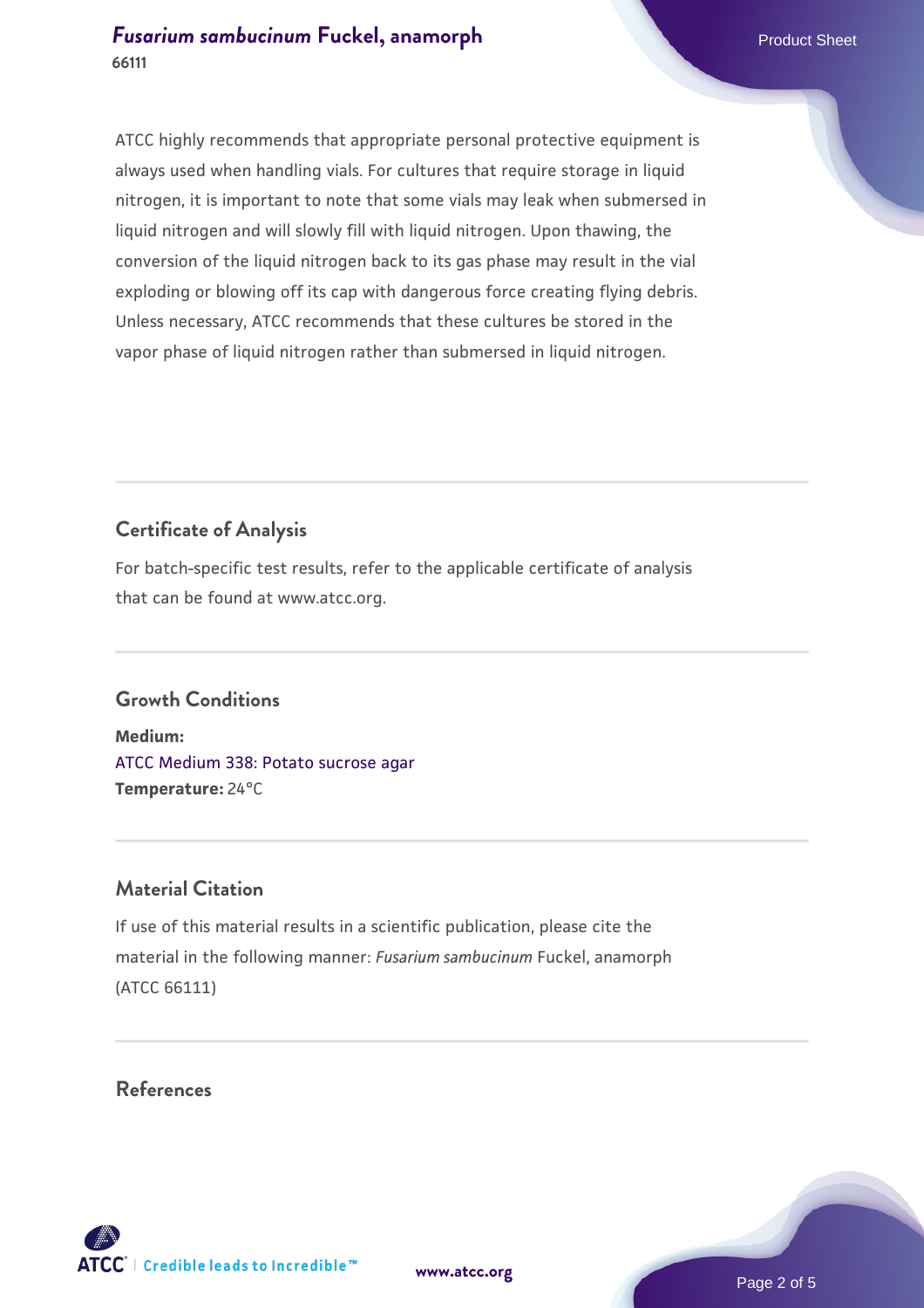# **[Fusarium sambucinum](https://www.atcc.org/products/66111) [Fuckel, anamorph](https://www.atcc.org/products/66111)** Product Sheet **66111**

References and other information relating to this material are available at www.atcc.org.

#### **Warranty**

The product is provided 'AS IS' and the viability of ATCC® products is warranted for 30 days from the date of shipment, provided that the customer has stored and handled the product according to the information included on the product information sheet, website, and Certificate of Analysis. For living cultures, ATCC lists the media formulation and reagents that have been found to be effective for the product. While other unspecified media and reagents may also produce satisfactory results, a change in the ATCC and/or depositor-recommended protocols may affect the recovery, growth, and/or function of the product. If an alternative medium formulation or reagent is used, the ATCC warranty for viability is no longer valid. Except as expressly set forth herein, no other warranties of any kind are provided, express or implied, including, but not limited to, any implied warranties of merchantability, fitness for a particular purpose, manufacture according to cGMP standards, typicality, safety, accuracy, and/or noninfringement.

### **Disclaimers**

This product is intended for laboratory research use only. It is not intended for any animal or human therapeutic use, any human or animal consumption, or any diagnostic use. Any proposed commercial use is prohibited without a license from ATCC.

While ATCC uses reasonable efforts to include accurate and up-to-date information on this product sheet, ATCC makes no warranties or representations as to its accuracy. Citations from scientific literature and patents are provided for informational purposes only. ATCC does not warrant

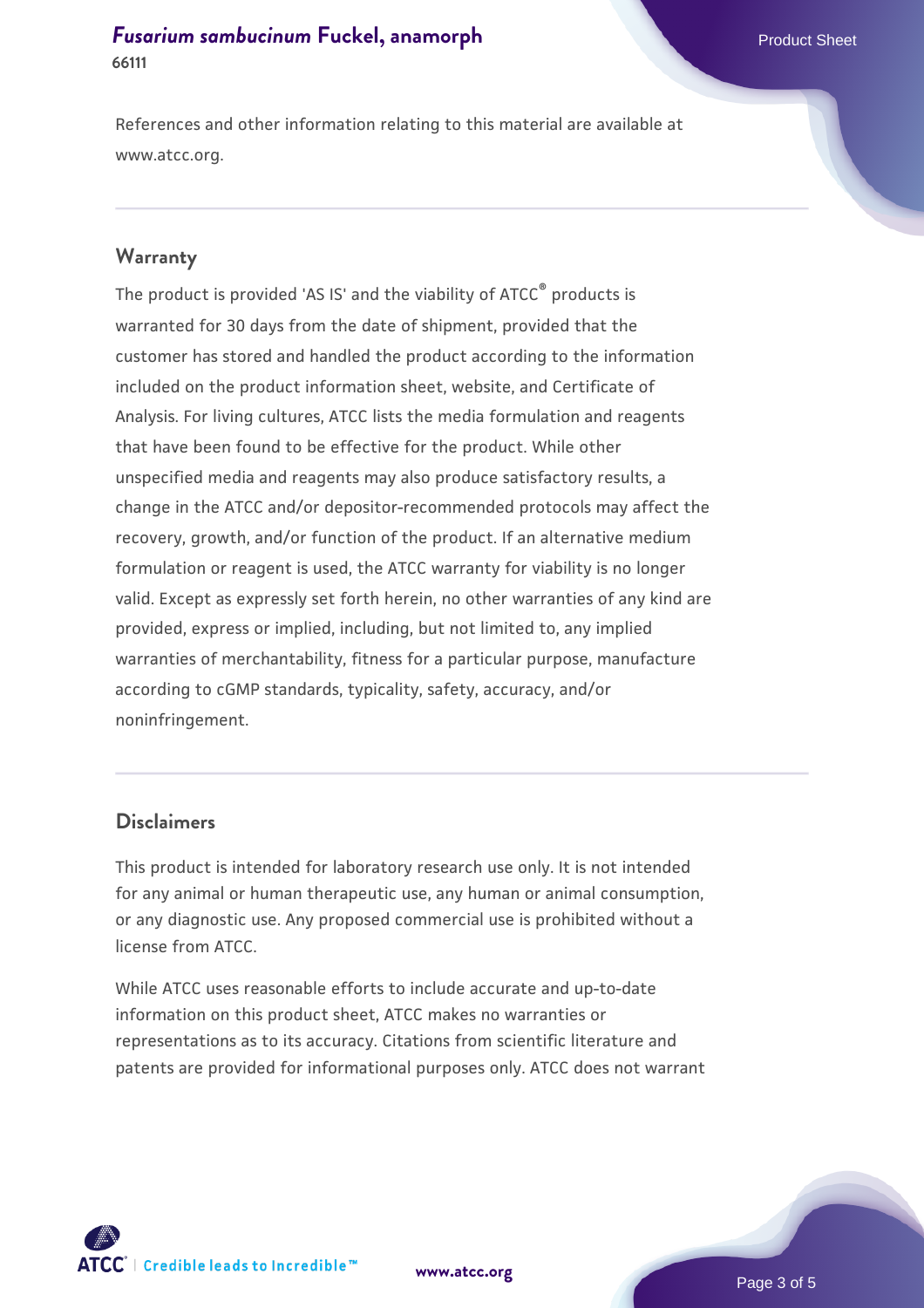that such information has been confirmed to be accurate or complete and the customer bears the sole responsibility of confirming the accuracy and completeness of any such information.

This product is sent on the condition that the customer is responsible for and assumes all risk and responsibility in connection with the receipt, handling, storage, disposal, and use of the ATCC product including without limitation taking all appropriate safety and handling precautions to minimize health or environmental risk. As a condition of receiving the material, the customer agrees that any activity undertaken with the ATCC product and any progeny or modifications will be conducted in compliance with all applicable laws, regulations, and guidelines. This product is provided 'AS IS' with no representations or warranties whatsoever except as expressly set forth herein and in no event shall ATCC, its parents, subsidiaries, directors, officers, agents, employees, assigns, successors, and affiliates be liable for indirect, special, incidental, or consequential damages of any kind in connection with or arising out of the customer's use of the product. While reasonable effort is made to ensure authenticity and reliability of materials on deposit, ATCC is not liable for damages arising from the misidentification or misrepresentation of such materials.

Please see the material transfer agreement (MTA) for further details regarding the use of this product. The MTA is available at www.atcc.org.

# **Copyright and Trademark Information**

© ATCC 2021. All rights reserved. ATCC is a registered trademark of the American Type Culture Collection.

## **Revision**

This information on this document was last updated on 2021-05-19

## **Contact Information**